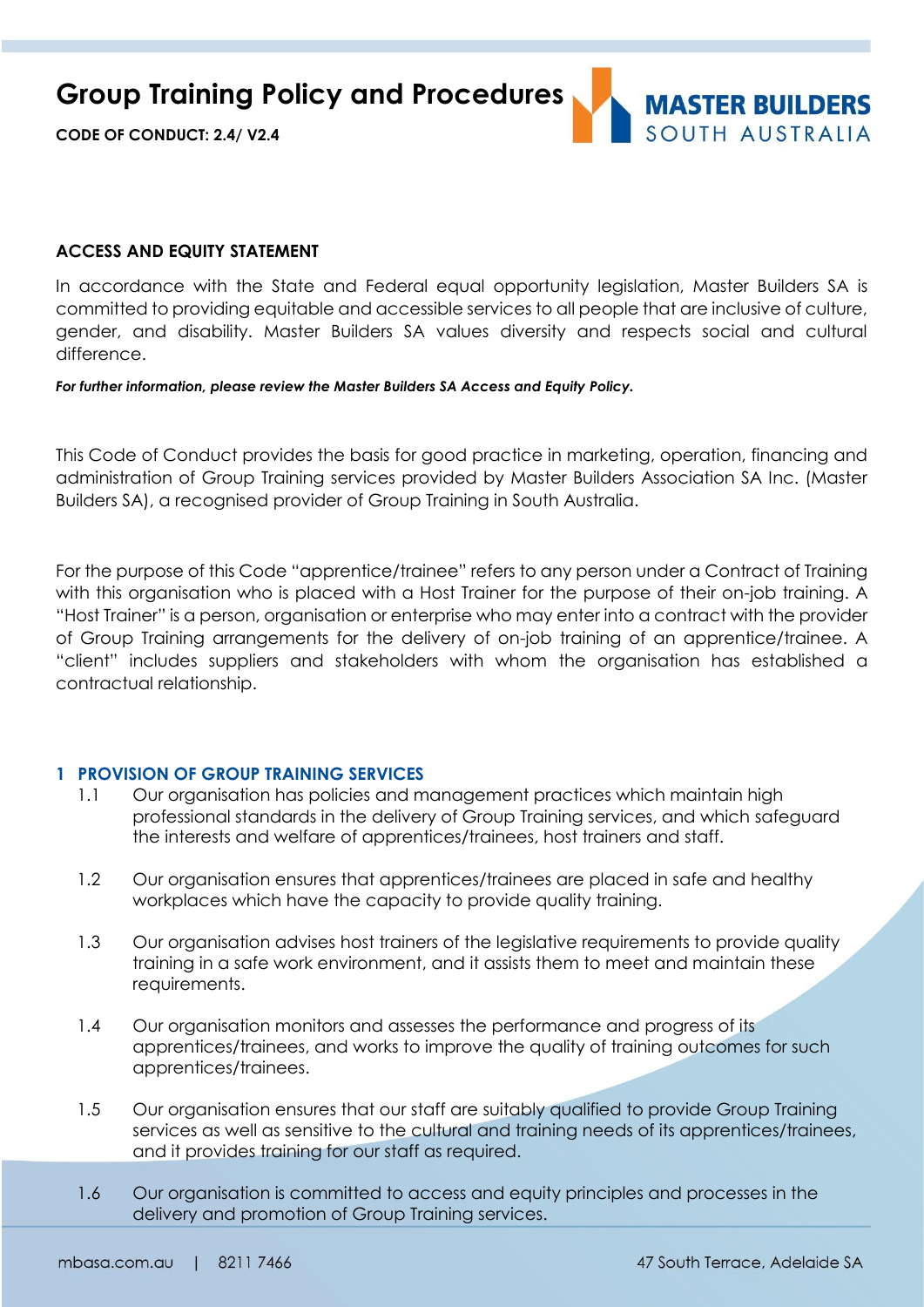

**CODE OF CONDUCT: 2.4/ V2.4**

1.7 Our organisation works within Commonwealth and State legislative requirements as they pertain to the provision of Group Training services including, but not exclusively relating to, the contracting of apprentices/trainees, and Occupation Health Safety and Welfare.

# **2 MARKETING OF GROUP TRAINING SERVICES**

- 2.1 Our organisation markets and advertises its products and services in an honest and ethical manner.
- 2.2 Our organisation gains written persmission from an apprentices/trainee or host trainer before using information about that individual or organisation in any marketing materials.
- 2.3 Our organisation ensures apprentices/trainees and host trainers are provided with full details of conditions in any contract arrangements with the organisation.
- 2.4 No false or misleading comparisons are drawn with any other provider of Group Training arrangements.

## **3 FINANCIAL STANDARDS**

- 3.1 Our organisation ensures it maintains financial records and auditing processes in accordance with Australian Accounting Standards.
- 3.2 Our organisation ensures that the contractual and financial relationship between apprentices/trainees, host trainers and clients is fully and properly documented, and that copies of the documentation are made available where relevant.
- 3.3 Our organisation has systems in place for the protection of public and other funds.

### **4 INFORMATION**

- 4.1 Our organisation supplies accurate, relevant and up-to-date information to prospective and existing apprentices/trainees, host trainers, clients and stakeholders.
- 4.2 Our organisation supplies this information before it enters into any written agreement and regularly reviews all information provided to ensure its accuracy and relevance.
- 4.3 Our organisation will respect the confidentiality of information which comes to us in the course of our function.

# **5 RECRUITMENT AND SELECTION**

5.1 Our organisation conducts recruitment and selection of apprentices/trainees at all times in an ethical and responsible manner based on Equal Employment Opportunity principles.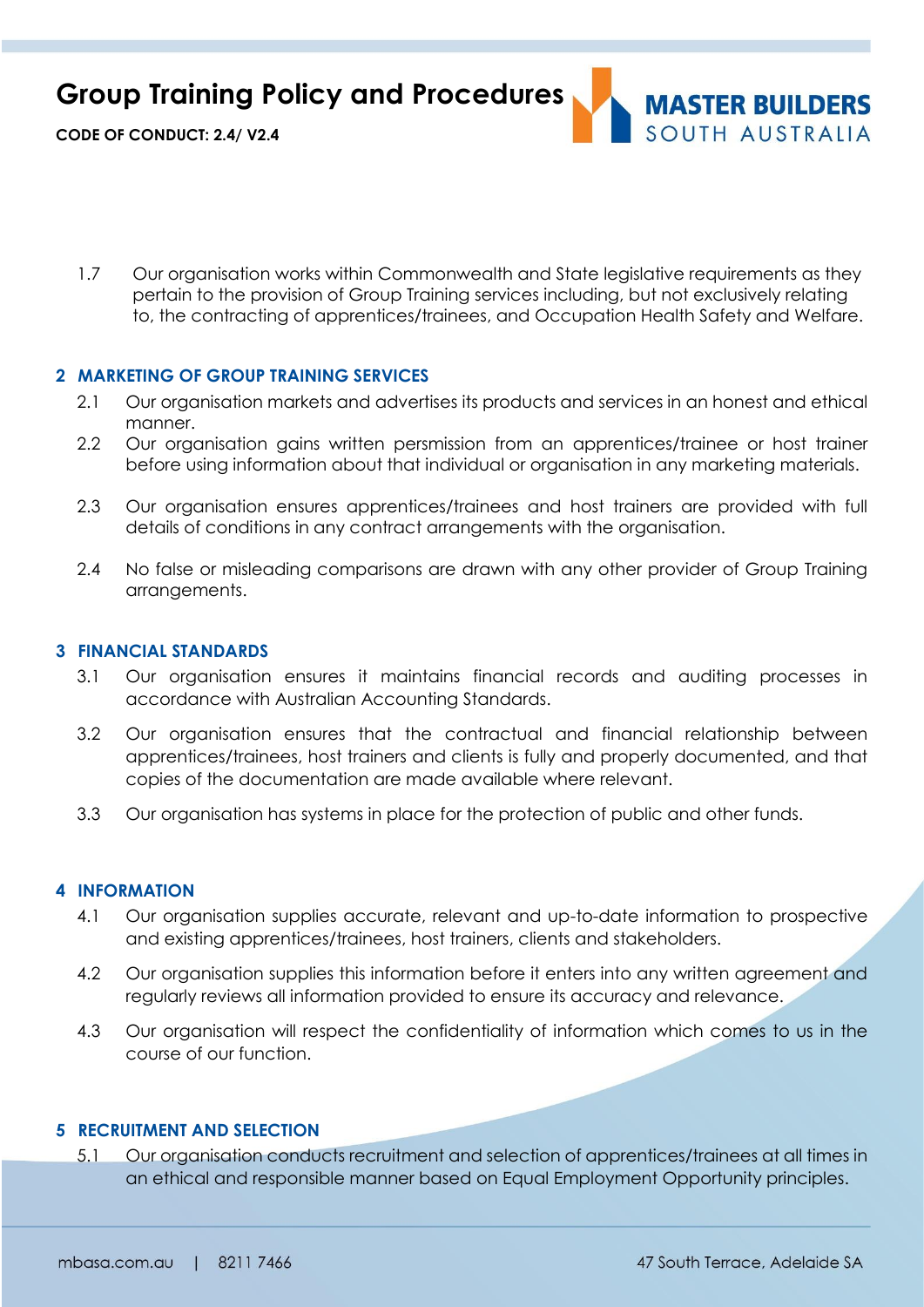

**CODE OF CONDUCT: 2.4/ V2.4**

5.2 Our organisation conducts assessment and selection of host trainers at all times in an ethical and responsible manner based on their capacity to provide quality training in a safe work environment.

# **6 SUPPORT SERVICES**

- 6.1 Our organisation provides appropriate induction for all apprentices/trainees during the probation period of the Contract of Training.
- 6.2 Our organisation provides appropriate pastoral care and support services in terms of the on and off job training of our apprentices/trainees. We also provide protection for the health, safety and welfare of the apprentices/trainees without limiting the ordinary meaning such expression; this includes appropriate personal counseling.
- 6.3 Our organisation provides appropriate support services to Host Trainers to deliver quality on job training safely.

# **7 GRIEVANCE MECHANISM**

- 7.1 Our organisation ensures that apprentices/trainees have access to a fair and equitable process for dealing with grievances and provides an avenue for apprentices/trainees to appeal against decisions which affect the apprentice/trainees progress and Contract of Training. Every effort is made by our organisation to resolve apprentices'/trainees'/client's grievances.
- 7.2 For this purpose, our organisation has a grievance policy where one or more staff members are identified to apprentices/trainees as the reference person(s) for such matters. In addition, the grievance mechanism is made know to apprentices/trainees at the time of induction.
- 7.3 Where a grievance cannot be resolved internally, our organisation seeks the assistance of the State Training Authority as the government provider of third party mediation services relating to the Contract of Training system.
- 7.4 Where a grievance cannot be resolve internally, our organisation advises apprentices/trainees of the appropriate legal body where they could seek further assistance.
- 7.5 Our organisation provides appropriate induction for all apprentices/trainees during the probation period of the Contract of Training.